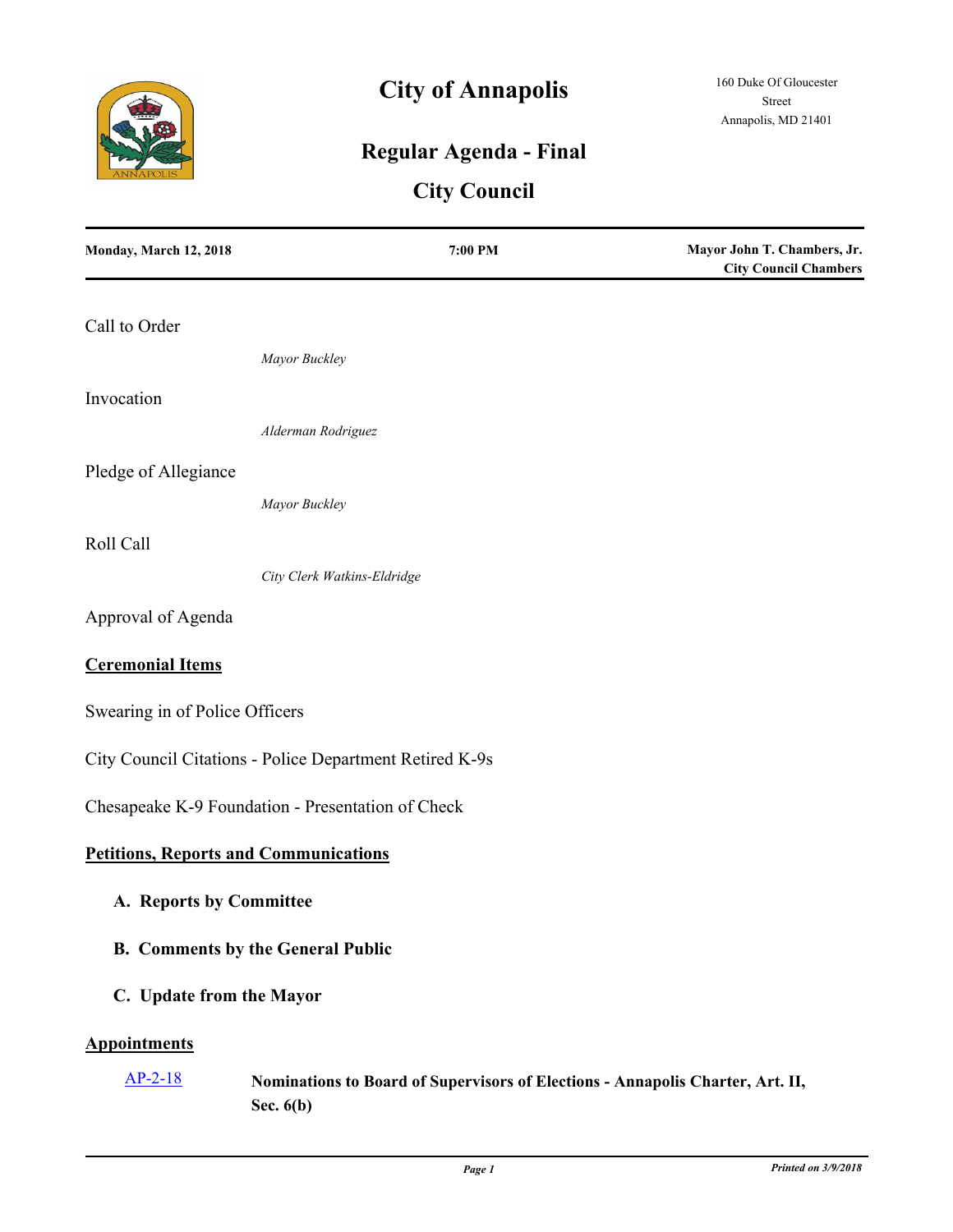[Nominations Packet.pdf](http://annapolismd.legistar.com/gateway.aspx?M=F&ID=5af65555-7912-40d7-a555-21880de726fb.pdf) [Nomination Letter Democratic Central Committee 3,7,18.pdf](http://annapolismd.legistar.com/gateway.aspx?M=F&ID=32978684-107c-4e56-bd1c-f42dfa8532f7.pdf) *Attachments:*

## **Consent Calendar**

| <b>CCM021218</b>    |                            | <b>Regular Meeting Minutes</b>      |                                                                                |
|---------------------|----------------------------|-------------------------------------|--------------------------------------------------------------------------------|
| Attachments:        |                            | Regular Meeting Minutes 021218.pdf  |                                                                                |
| <b>CCM021218S</b>   |                            | <b>Special Meeting Minutes</b>      |                                                                                |
| Attachments:        |                            | Special Meeting Minutes 021218S.pdf |                                                                                |
| <b>CCM022618</b>    |                            | <b>Special Meeting Minutes</b>      |                                                                                |
| Attachments:        |                            | Special Meeting Minutes 022618.pdf  |                                                                                |
| GT-16-18            | <b>Plant CIP</b>           |                                     | <b>Transfer From: Water Distribution Upgrades Transfer To: Water Treatment</b> |
| <b>Attachments:</b> | $GT-16-18$                 |                                     |                                                                                |
|                     | <b>Legislative History</b> |                                     |                                                                                |
|                     | 2/28/18                    | Finance Committee                   | recommend favorably                                                            |

#### **First Readers**

| $R - 8 - 18$     | Amendments to Title 15 of the FY 2018 Fees Schedule - For the purpose of<br>establishing a timeframe for when Workboat and Buyboat watermen may<br>request temporary docking; repealing annual street end dinghy permit on<br>medical hardship availability; and clarifying criteria for permissible docking<br>of dinghies.                                                                          |
|------------------|-------------------------------------------------------------------------------------------------------------------------------------------------------------------------------------------------------------------------------------------------------------------------------------------------------------------------------------------------------------------------------------------------------|
| <b>Sponsors:</b> | Buckley                                                                                                                                                                                                                                                                                                                                                                                               |
| Attachments:     | R-8-18 Title 15 Fee Schedule Amendments.docx                                                                                                                                                                                                                                                                                                                                                          |
|                  | R-8-18 Staff Report.docx                                                                                                                                                                                                                                                                                                                                                                              |
| $R-9-18$         | City Emblems - Prohibited Uses - Fine - For the purpose of establishing a<br>fine for a violation of Section 1.08.060 of the Code of the City of Annapolis<br>concerning prohibited uses of City emblems.                                                                                                                                                                                             |
| Sponsors:        | Savidge                                                                                                                                                                                                                                                                                                                                                                                               |
| Attachments:     | R-9-18 City Emblems Prohibited Uses - Fine.docx                                                                                                                                                                                                                                                                                                                                                       |
|                  | R-9-18 Staff Report.docx                                                                                                                                                                                                                                                                                                                                                                              |
| $R-10-18$        | Filing of Grant Application with the Maryland Transit Administration - For<br>the purpose of authorizing the filing of an application with the Maryland<br><b>Transit Administration of the Maryland Department of Transportation for</b><br>a Sections 5303, 5304, 5307, 5309, 5310, 5311, 5316, and/or 5317 grants<br>under the Federal Transit Act for a total amount of \$2,498,148 (\$1,629,051) |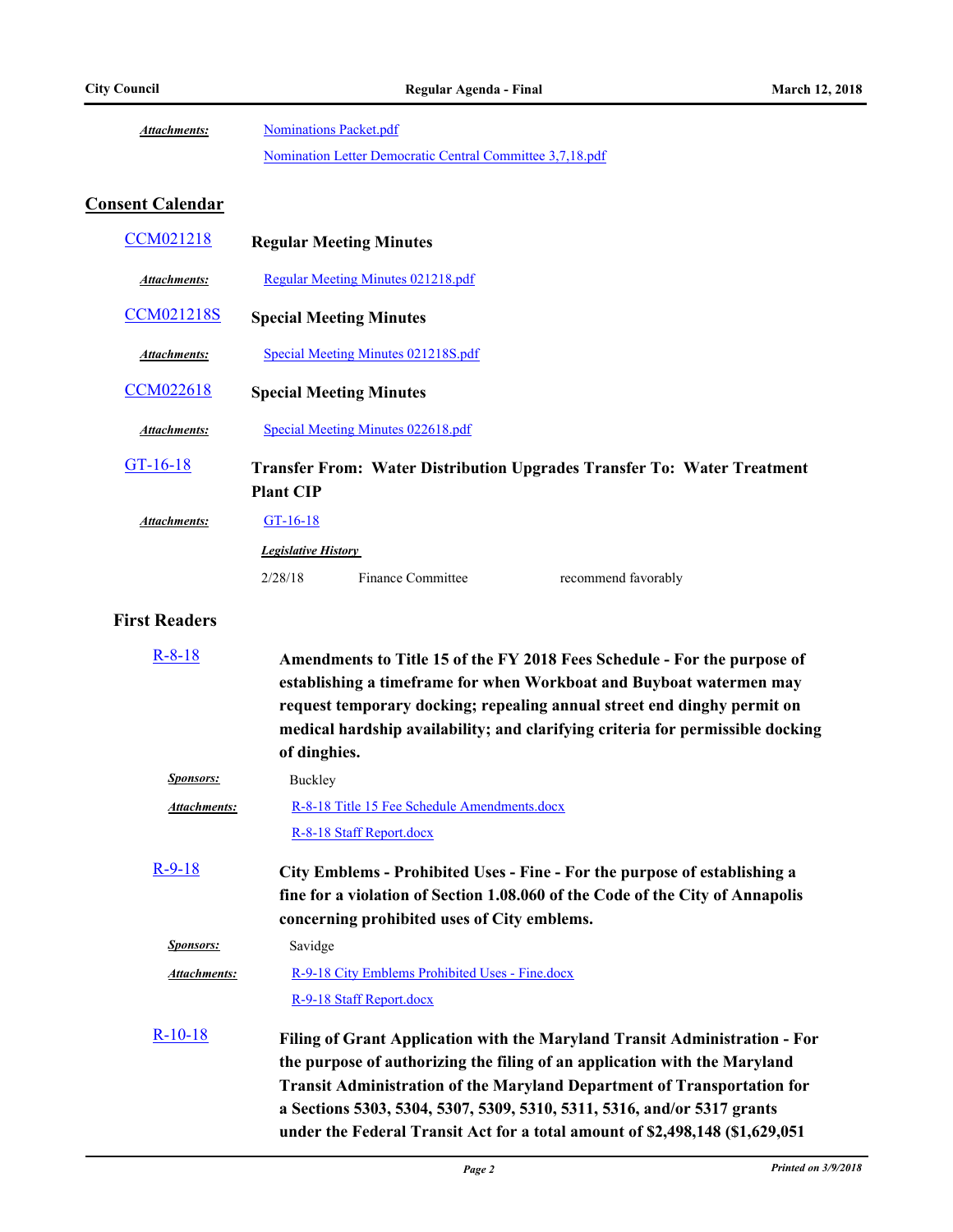|                              |                                                                                                                       | for fixed route transit operations; \$220,728 for ADA complementary<br>paratransit services; \$405,000 capital grant for transit vehicle<br>maintenance; \$234,905 capital grant for the purchase of three (3) small | buses (replacement), \$5,801 capital assistance for the purchase of furniture<br>for driver's room and \$2,663 capital assistance for a laminating machine.                                                                                                                                                |  |
|------------------------------|-----------------------------------------------------------------------------------------------------------------------|----------------------------------------------------------------------------------------------------------------------------------------------------------------------------------------------------------------------|------------------------------------------------------------------------------------------------------------------------------------------------------------------------------------------------------------------------------------------------------------------------------------------------------------|--|
| <b>Sponsors:</b>             | Buckley                                                                                                               |                                                                                                                                                                                                                      |                                                                                                                                                                                                                                                                                                            |  |
| Attachments:                 |                                                                                                                       | R-10-18 MTA Annual Grant Appliction.docx                                                                                                                                                                             |                                                                                                                                                                                                                                                                                                            |  |
|                              |                                                                                                                       | R-10-18 Staff Report.docx                                                                                                                                                                                            |                                                                                                                                                                                                                                                                                                            |  |
| $O-13-18$                    | City Emblems - Prohibited Uses - For the purpose of regulating the use of<br>the City seal, City flag, and City logo. |                                                                                                                                                                                                                      |                                                                                                                                                                                                                                                                                                            |  |
| <b>Sponsors:</b>             | Savidge                                                                                                               |                                                                                                                                                                                                                      |                                                                                                                                                                                                                                                                                                            |  |
| <b>Attachments:</b>          |                                                                                                                       | O-13-18 City Emblems Ordinance.docx                                                                                                                                                                                  |                                                                                                                                                                                                                                                                                                            |  |
|                              |                                                                                                                       | O-13-18 Staff Report.docx                                                                                                                                                                                            |                                                                                                                                                                                                                                                                                                            |  |
| $O-14-18$                    |                                                                                                                       | the notice requirements for community meetings; clarifying the project<br>the Office of the Mayor as the point of contact for obtaining a list of<br>associations whose membership could be affected by a proposed   | Development Review Process Amendments - For the purpose of clarifying<br>applicability requirements for required community meetings; designating<br>development; making minor editorial corrections; and matters generally<br>relating to the review process for all significant and substantial projects. |  |
| <b>Sponsors:</b>             | Arnett                                                                                                                |                                                                                                                                                                                                                      |                                                                                                                                                                                                                                                                                                            |  |
| Attachments:                 |                                                                                                                       | <b>O-14-18 Development Review Amendments Ordinance.docx</b>                                                                                                                                                          |                                                                                                                                                                                                                                                                                                            |  |
|                              |                                                                                                                       | O-14-18 Staff Report.docx                                                                                                                                                                                            |                                                                                                                                                                                                                                                                                                            |  |
| <b>Second Readers</b>        |                                                                                                                       |                                                                                                                                                                                                                      |                                                                                                                                                                                                                                                                                                            |  |
| $O-4-18$<br><b>Sponsors:</b> |                                                                                                                       | waste lines; and matters generally relating to updating and amending<br>Chapter 17.28 of the Code of the City of Annapolis.                                                                                          | Plumbing Code Updates and Amendments - For the purpose of adopting the<br>International Plumbing Code; prohibiting underground use of foam core                                                                                                                                                            |  |
|                              | Buckley                                                                                                               |                                                                                                                                                                                                                      |                                                                                                                                                                                                                                                                                                            |  |
| <b>Attachments:</b>          | <b>O-4-18 Plumbing Code Updates and Amendments.docx</b><br>O-4-18 Staff Report.docx                                   |                                                                                                                                                                                                                      |                                                                                                                                                                                                                                                                                                            |  |
|                              | O-4-18 Fiscal Impact.pdf                                                                                              |                                                                                                                                                                                                                      |                                                                                                                                                                                                                                                                                                            |  |
|                              | <b>Legislative History</b>                                                                                            |                                                                                                                                                                                                                      |                                                                                                                                                                                                                                                                                                            |  |
|                              | 1/22/18                                                                                                               | City Council                                                                                                                                                                                                         | adopt on first reader                                                                                                                                                                                                                                                                                      |  |
|                              | 1/22/18                                                                                                               | City Council                                                                                                                                                                                                         | refer to the Economic Matters Committee                                                                                                                                                                                                                                                                    |  |
|                              | 2/12/18                                                                                                               | City Council                                                                                                                                                                                                         | declare the public hearing closed                                                                                                                                                                                                                                                                          |  |
|                              | 3/8/18                                                                                                                | Economic Matters Committee                                                                                                                                                                                           | recommend favorably                                                                                                                                                                                                                                                                                        |  |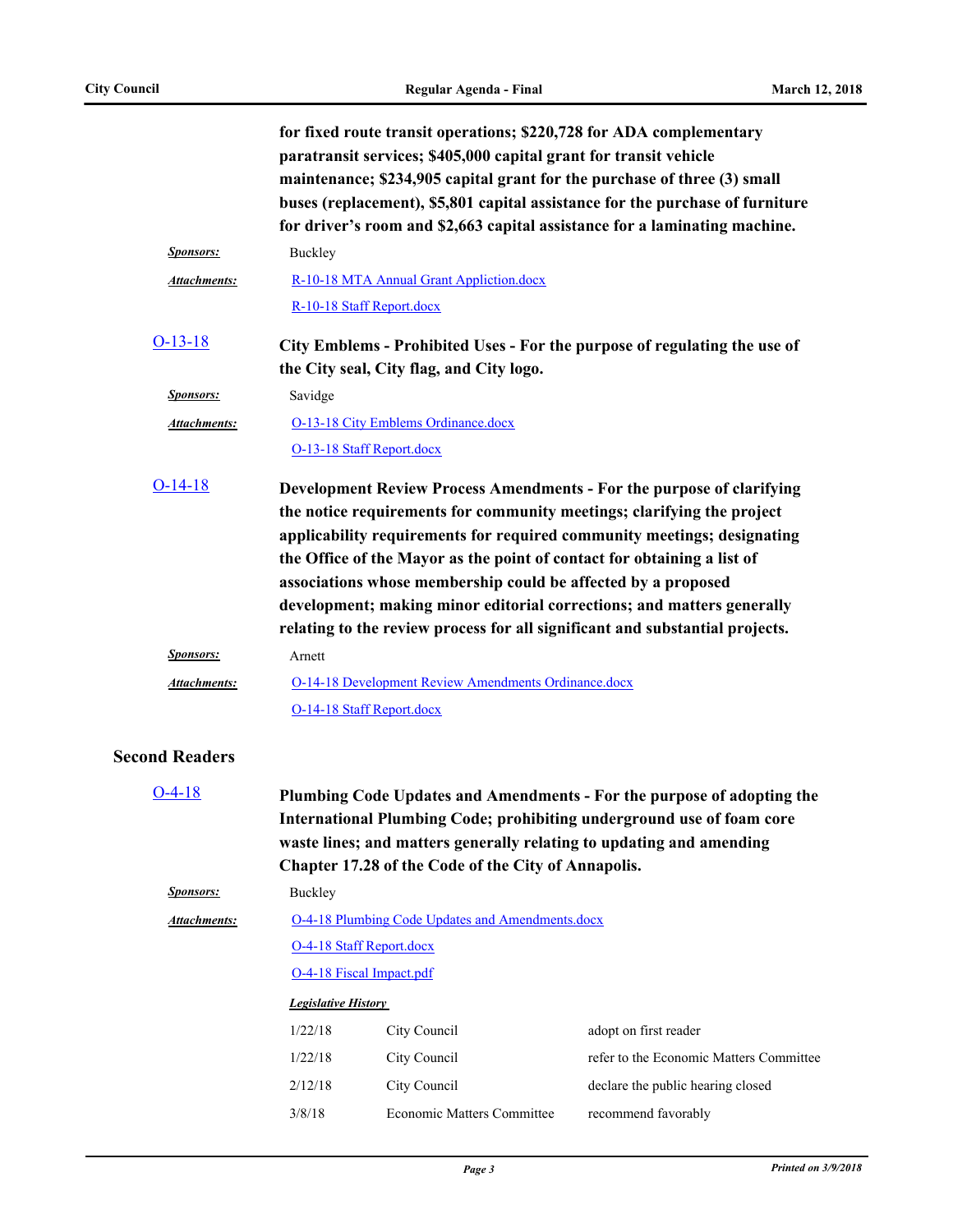### **End of Consent Calendar**

### **Public Hearings**

| $O-8-18$            | Adequate Public Facilities - Adequate School Facilities - Standards - For the                                                                              |                                                                 |                                                                              |  |
|---------------------|------------------------------------------------------------------------------------------------------------------------------------------------------------|-----------------------------------------------------------------|------------------------------------------------------------------------------|--|
|                     | purpose of amending the test for additional school capacity by requiring                                                                                   |                                                                 |                                                                              |  |
|                     | schools with enrollment greater than ninety five percent of the State-Rated<br>Capacity to be listed as closed on the annual school utilization chart; and |                                                                 |                                                                              |  |
|                     | matters generally relating to adequate school facilities.                                                                                                  |                                                                 |                                                                              |  |
| <b>Sponsors:</b>    |                                                                                                                                                            | Arnett, Savidge and Rodriguez                                   |                                                                              |  |
| <b>Attachments:</b> |                                                                                                                                                            | O-8-18 Adequate School Facilities Standards.docx                |                                                                              |  |
|                     |                                                                                                                                                            | O-8-18 Staff Report.docx                                        |                                                                              |  |
|                     |                                                                                                                                                            | O-8-18 Fiscal Impact.pdf                                        |                                                                              |  |
|                     | <b>Legislative History</b>                                                                                                                                 |                                                                 |                                                                              |  |
|                     | 2/12/18                                                                                                                                                    | City Council                                                    | adopt on first reader                                                        |  |
|                     | 2/12/18                                                                                                                                                    | City Council                                                    | refer to the Rules & City Government Committee                               |  |
|                     | 2/12/18                                                                                                                                                    | City Council                                                    | refer to the Transportation Committee                                        |  |
| $O-10-18$           |                                                                                                                                                            |                                                                 | Police Advisory Board - For the purpose of establishing the Police Advisory  |  |
|                     |                                                                                                                                                            |                                                                 | Board; authorizing the powers and duties of the Board; and matters generally |  |
|                     | relating to the Police Advisory Board.                                                                                                                     |                                                                 |                                                                              |  |
| <b>Sponsors:</b>    | Pindell Charles                                                                                                                                            |                                                                 |                                                                              |  |
| Attachments:        |                                                                                                                                                            | O-10-18 Police Advisory Board.docx                              |                                                                              |  |
|                     | O-10-18 Staff Report.docx                                                                                                                                  |                                                                 |                                                                              |  |
|                     | O-10-18 Fiscal Impact.pdf                                                                                                                                  |                                                                 |                                                                              |  |
|                     | <b>Legislative History</b>                                                                                                                                 |                                                                 |                                                                              |  |
|                     | 2/26/18                                                                                                                                                    | City Council                                                    | adopt on first reader                                                        |  |
|                     | 2/26/18                                                                                                                                                    | City Council                                                    | refer to the Public Safety Committee                                         |  |
|                     | 2/26/18                                                                                                                                                    | City Council                                                    | refer to the Rules & City Government Committee                               |  |
| $O-11-18$           |                                                                                                                                                            |                                                                 | <b>Stanton Center Lease Agreement - Anne Arundel Workforce Development</b>   |  |
|                     | Corporation - For the purpose of approving the lease for certain City-owned<br>space in the Stanton Center to Anne Arundel Workforce Development           |                                                                 |                                                                              |  |
|                     |                                                                                                                                                            |                                                                 |                                                                              |  |
|                     |                                                                                                                                                            |                                                                 | Corporation; and matters generally relating to said lease of City-owned      |  |
|                     | property.                                                                                                                                                  |                                                                 |                                                                              |  |
| <b>Sponsors:</b>    | <b>Buckley and Pindell Charles</b>                                                                                                                         |                                                                 |                                                                              |  |
| <b>Attachments:</b> |                                                                                                                                                            | O-11-18 Anne Arundel Workforce Development Lease Ordinance.docx |                                                                              |  |
|                     |                                                                                                                                                            | O-11-18 AAWDC-StantonCtr-Attachment A.pdf                       |                                                                              |  |
|                     | O-11-18 Staff Report.docx                                                                                                                                  |                                                                 |                                                                              |  |
|                     |                                                                                                                                                            | O-11-18 Fiscal Impact.pdf                                       |                                                                              |  |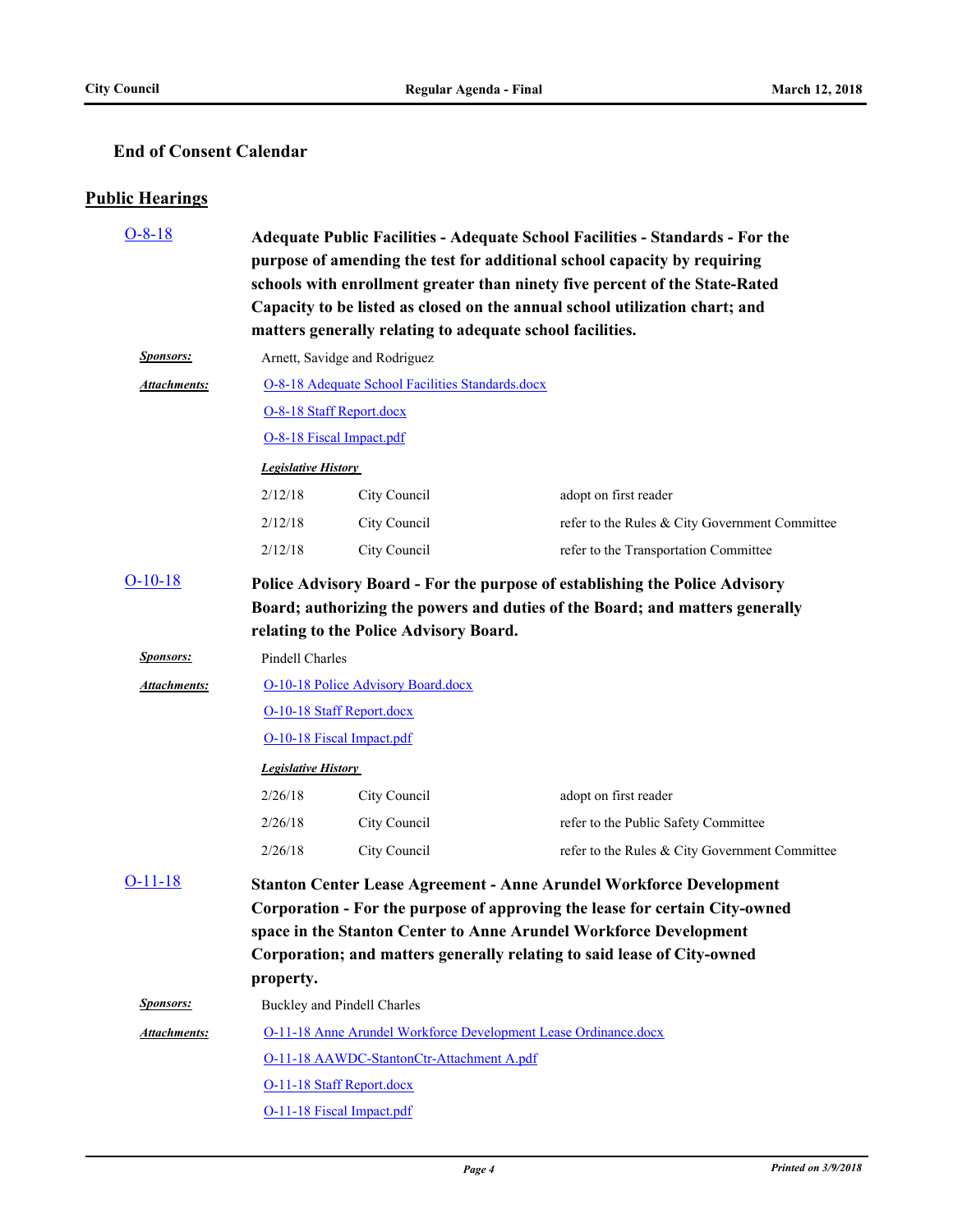|                     | <b>Legislative History</b>                                                        |              |                                                |  |
|---------------------|-----------------------------------------------------------------------------------|--------------|------------------------------------------------|--|
|                     | 2/26/18                                                                           | City Council | adopt on first reader                          |  |
|                     | 2/26/18                                                                           | City Council | refer to the Finance Committee                 |  |
|                     | 2/26/18                                                                           | City Council | refer to the Rules & City Government Committee |  |
| $O-12-18$           | <b>Boards, Commissions, Committees and Authorities - Attendance at Meetings -</b> |              |                                                |  |
|                     | For the purpose of permitting members of certain Boards, Commissions,             |              |                                                |  |
|                     | Committees and Authorities to attend meetings via telephone conference;           |              |                                                |  |
|                     | limiting the attendance of members via telephone conference to                    |              |                                                |  |
|                     | non-quasi-judicial government units; permitting attendance by a member via        |              |                                                |  |
|                     | telephone conference to count toward the meeting quorum; and matters              |              |                                                |  |
|                     | generally relating to permitting certain meeting attendance via telephone         |              |                                                |  |
|                     | conference.                                                                       |              |                                                |  |
| <b>Sponsors:</b>    | Buckley                                                                           |              |                                                |  |
| <b>Attachments:</b> | O-12-18 Attendance at meetings.docx                                               |              |                                                |  |
|                     | O-12-18 Staff Report.docx                                                         |              |                                                |  |
|                     | O-12-18 Fiscal Impact.pdf                                                         |              |                                                |  |
|                     | <b>Legislative History</b>                                                        |              |                                                |  |
|                     | 2/26/18                                                                           | City Council | adopt on first reader                          |  |
|                     | 2/26/18                                                                           | City Council | refer to the Rules & City Government Committee |  |
|                     |                                                                                   |              |                                                |  |

### **Legislative Action**

#### **Second Readers**

| $R-1-18$         | Wrecked or Nonoperating Vehicles on Public Property - Fine - For the<br>purpose of establishing a fine for a violation of Section 12.44.030.A of the<br>Code of the City of Annapolis concerning leaving wrecked or nonoperating<br>vehicles on public property. |  |  |
|------------------|------------------------------------------------------------------------------------------------------------------------------------------------------------------------------------------------------------------------------------------------------------------|--|--|
| <b>Sponsors:</b> | Tierney                                                                                                                                                                                                                                                          |  |  |
| Attachments:     | <u>R-1-18 Wrecked or nonoperating vehicles on public property - Fine.docx</u><br>R-1-18 Staff Report.docx<br>R-1-18 Transportation Bd Findings.pdf<br>R-1-18 Fiscal Impact.pdf                                                                                   |  |  |
|                  |                                                                                                                                                                                                                                                                  |  |  |
|                  |                                                                                                                                                                                                                                                                  |  |  |
|                  |                                                                                                                                                                                                                                                                  |  |  |
|                  | R-1-18 Public Safety Cmte Proposed Amendment.docx                                                                                                                                                                                                                |  |  |
|                  | <b>Legislative History</b>                                                                                                                                                                                                                                       |  |  |
|                  | 3/5/18<br>Public Safety Committee<br>recommend with amendments                                                                                                                                                                                                   |  |  |
| $O-3-18$         | Abandoned Vehicles - For the purpose of permitting an authorized agent of<br>the City of Annapolis to exercise limited enforcement authority in the<br>impoundment of abandoned vehicles; establishing a fine for leaving                                        |  |  |

**wrecked or nonoperating vehicles on public property; and matters**